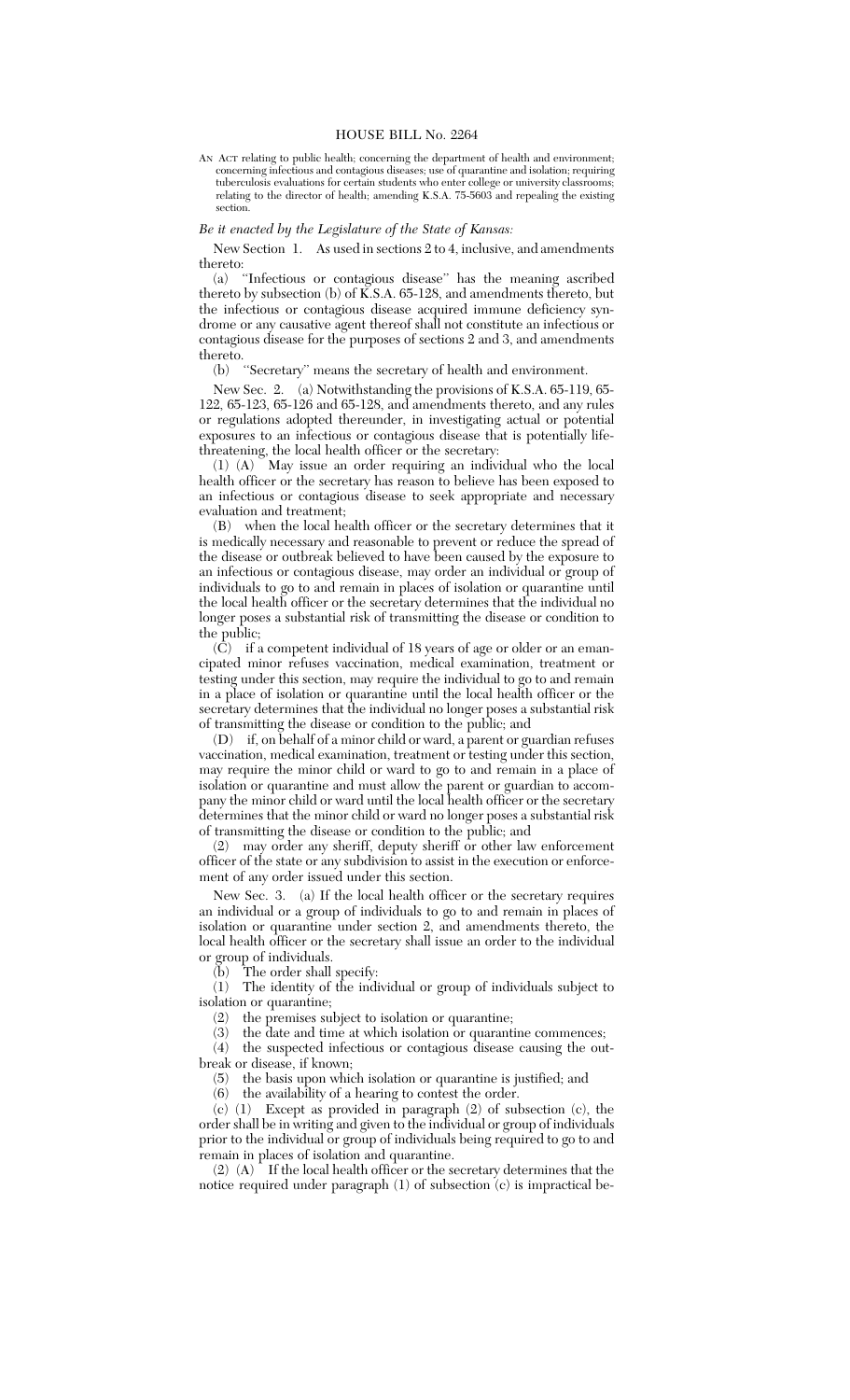cause of the number of individuals or geographical areas affected, the local health officer or the secretary shall ensure that the affected individuals are fully informed of the order using the best possible means available.

(B) If the order applies to a group of individuals and it is impractical to provide written individual copies under paragraph (1) of subsection (c), the written order may be posted in a conspicuous place in the isolation or quarantine premises.

(d) (1) An individual or group of individuals isolated or quarantined under this section may request a hearing in district court contesting the isolation or quarantine, as provided in article 15 of chapter 60 of the Kansas Statutes Annotated, but the provisions of this section shall apply to any order issued under sections 1 to 4, inclusive, and amendments thereto, notwithstanding any conflicting provisions contained in that ar-

ticle.<br> $(2)$ (2) A request for a hearing may not stay or enjoin an isolation or quarantine order.

(3) Upon receipt of a request under this subsection (d), the court shall conduct a hearing within 72 hours after receipt of the request.

(4) (A) In any proceedings brought for relief under this subsection (d), the court may extend the time for a hearing upon a showing by the local health officer or the secretary or other designated official that extraordinary circumstances exist that justify the extension.

(B) In granting or denying an extension, the court shall consider the rights of the affected individual, the protection of the public health, the severity of the health emergency and the availability, if necessary, of witnesses and evidence.

(C) (i) The court shall grant the request for relief unless the court determines that the isolation or quarantine order is necessary and reasonable to prevent or reduce the spread of the disease or outbreak believed to have been caused by the exposure to an infectious or contagious disease.

(ii) If feasible, in making a determination under this paragraph (C), the court may consider the means of transmission, the degree of contagion, and, to the extent possible, the degree of public exposure to the disease.

(5) An order of the court authorizing the isolation or quarantine issued under this section shall:

(A) Identify the isolated or quarantined individual or group of individuals by name or shared characteristics;

(B) specify factual findings warranting isolation or quarantine; and

(C) except as provided in paragraph  $(2)$  of subsection  $(c)$ , be in writing and given to the individual or group of individuals.

 $(6)$  If the court determines that the notice required in paragraph  $(C)$ of subsection  $(d)(5)$  is impractical because of the number of individuals or geographical areas affected, the court shall ensure that the affected individuals are fully informed of the order using the best possible means available.

(7) An order of the court authorizing isolation or quarantine shall be effective for a period not to exceed  $30$  days. The court shall base its decision on the standards provided under this section.

(8) In the event that an individual cannot personally appear before the court, proceedings may be conducted:

(A) By an individual's authorized representative; and

(B) through any means that allows other individuals to fully participate.<br> $(9)$ 

In any proceedings brought under this section, the court may order the consolidation of individual claims into group claims where:

(A) The number of individuals involved or affected is so large as to render individual participation impractical;

(B) there are questions of law or fact common to the individual claims or rights to be determined;

(C) the group claims or rights to be determined are typical of the affected individual's claims or rights; and

(D) the entire group will be adequately represented in the consoli-

 $\frac{\text{dation.}}{\text{(10)}}$ The court shall appoint counsel to represent individuals or a group of individuals who are not otherwise represented by counsel.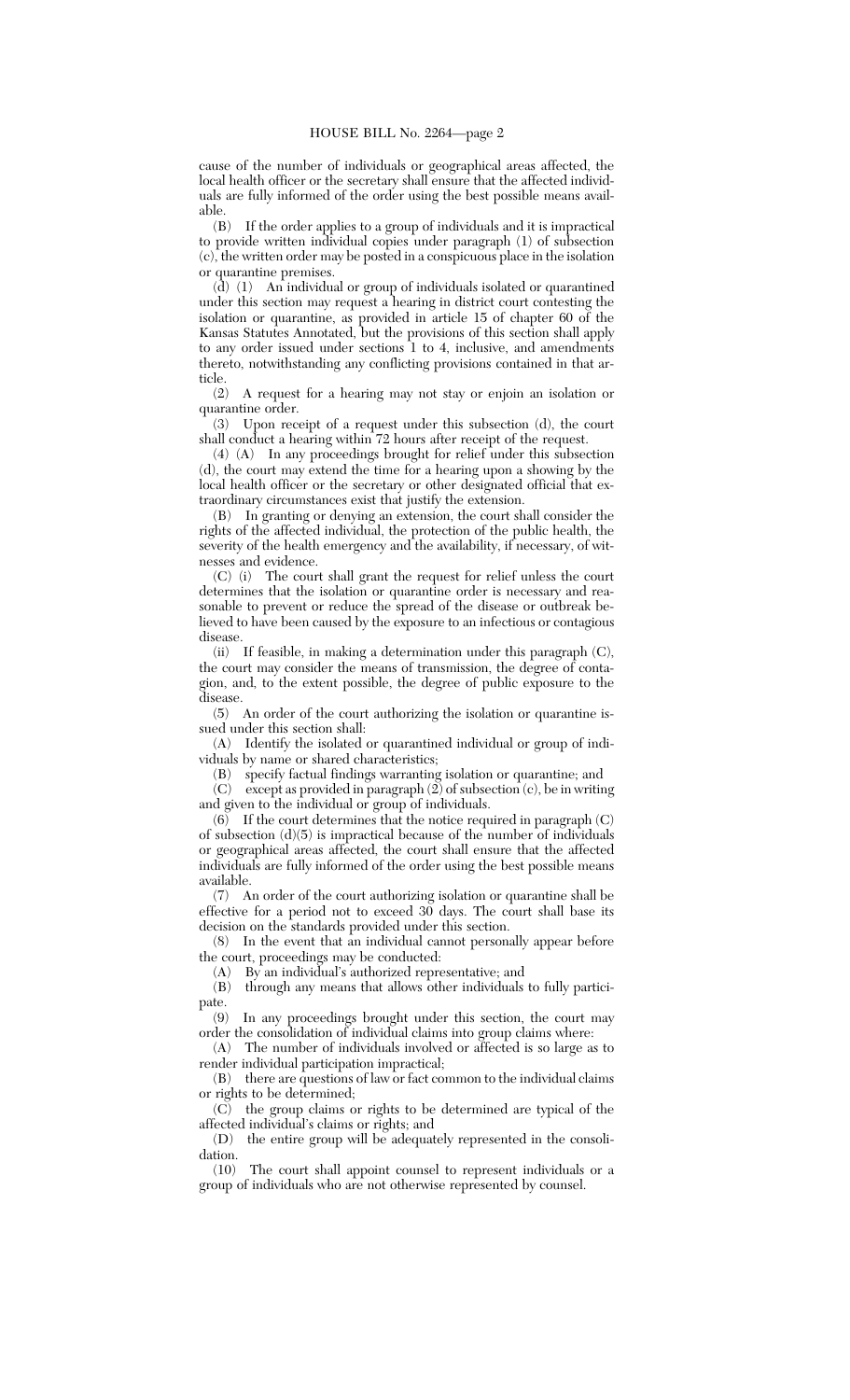(11) The supreme court of Kansas may develop emergency rules of procedure to facilitate the efficient adjudication of any proceedings brought under this section.

New Sec. 4. It shall be unlawful for any public or private employer to discharge an employee solely because the employee or an immediate family member of the employee is under an order of isolation or quarantine. The violation of this section is punishable as a violation of K.S.A. 65-129 and amendments thereto.

New Sec. 5. (a) The secretary of health and environment is hereby authorized and directed to adopt rules and regulations establishing tuberculosis evaluation requirements for certain students entering college or university classrooms in Kansas having been born in or lived or traveled in countries identified by the centers for disease control and prevention as areas where tuberculosis is a health risk. Compliance with these rules and regulations, including all cost associated with the evaluation, shall be the joint responsibility of the educational institutions and the student or the parents or guardians of the student, where applicable. These rules and regulations shall establish evaluation criteria in compliance with best practice standards as recommended by the division of tuberculosis elimination of the centers for disease control.

(b) Any person found to be infected with tuberculosis infection or tuberculosis disease will be provided treatment and ongoing monitoring in accordance with K.S.A. 65-116a to 65-116m, inclusive, and amendments thereto.

Sec. 6. K.S.A. 75-5603 is hereby amended to read as follows: 75- 5603. There is hereby established within and as a part of the department of health and environment a division of health, the head of which shall be the director of the division of health. Under the supervision of the secretary of health and environment, the director of the division of health shall administer the division of health. The director shall be a physician, hold a valid license to practice medicine and surgery, and have experience and educational training in the field of public health. The secretary of health and environment shall appoint the director of the division of health. <del>The first person appointed to such office after the effective date</del> of this act shall be appointed subject to confirmation by the senate as provided in K.S.A. 75-4315b and amendments thereto and *Each person appointed* shall serve for a term of four years from and after the date of such appointment, and thereafter at the pleasure of the secretary. In the case of a vacancy in the office of the director of the division of health, the secretary of health and environment shall appoint a successor to fill the vacancy for the unexpired term. The director shall be in the unclassified service and shall receive an annual salary fixed by the secretary and approved by the governor.

Sec. 7. K.S.A. 75-5603 is hereby repealed.